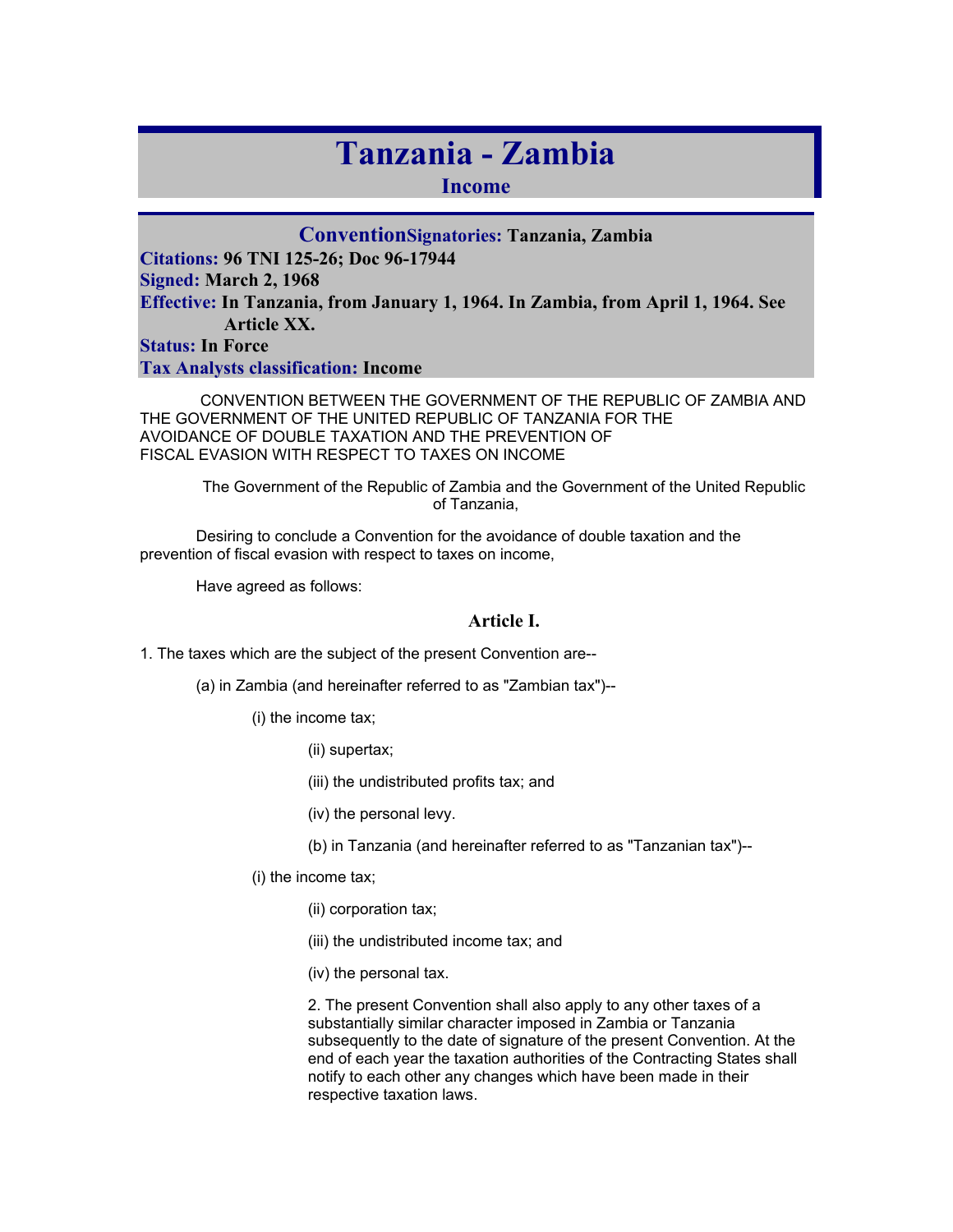## **Article II.**

1. In the present Convention, unless the context otherwise requires--

(a) the term "Zambia" means the Republic of Zambia;

(b) the term "Tanzania" means the United Republic of Tanzania;

(c) the terms "one of the Contracting States" and "the other Contracting State" mean Zambia or Tanzania, as the context requires;

(d) the term "tax" means Zambian tax or Tanzanian tax, as the context requires;

(e) the term "company" means anybody corporate, or any entity which is treated as a body corporate for tax purposes;

(f) the term "person" includes any body of persons corporate or not corporate;

(g) the term "resident of Zambia" means any person who is resident in Zambia for the purposes of Zambian tax and not resident in Tanzania for the purposes of Tanzanian tax; the term "resident of Tanzania" means any person who is resident in Tanzania for the purposes of Tanzanian tax and not resident in Zambia for the purposes of Zambian tax, and a company shall be regarded as resident in Zambia if its business is managed and controlled in Zambia and resident in Tanzania if its business is managed and controlled in Tanzania;

(h) the terms "resident of one of the Contracting States" and "resident of the other Contracting State" mean a resident of Zambia or a resident of Tanzania, as the context requires;

(i) the terms "Zambian enterprise" and "Tanzanian enterprise" mean, respectively, an industrial, mining, commercial, plantation, agricultural or pastoral enterprise or undertaking carried on by a resident of Zambia, and an industrial, mining, commercial, plantation, agricultural or pastoral enterprise or undertaking carried on by a resident of Tanzania;

(j) the terms "enterprise of one of the Contracting States" and "enterprise of the other Contracting State" mean a Zambian enterprise or a Tanzanian enterprise, as the context requires.

2. In the application of the provisions of the present Convention by the Government of one of the Contracting States, any term not otherwise defined shall, unless the context otherwise requires, have the meaning which it has under the laws of that Contracting State relating to the taxes winch are the subject of the present Convention.

## **Article III.**

1. For the purposes of this Convention the term "permanent establishment" means a fixed place of business in which the business of the enterprise is wholly or partly carried on.

2. The term "permanent establishment "shall include especially--

(a) a place of management;

(b) a branch;

(c) an office;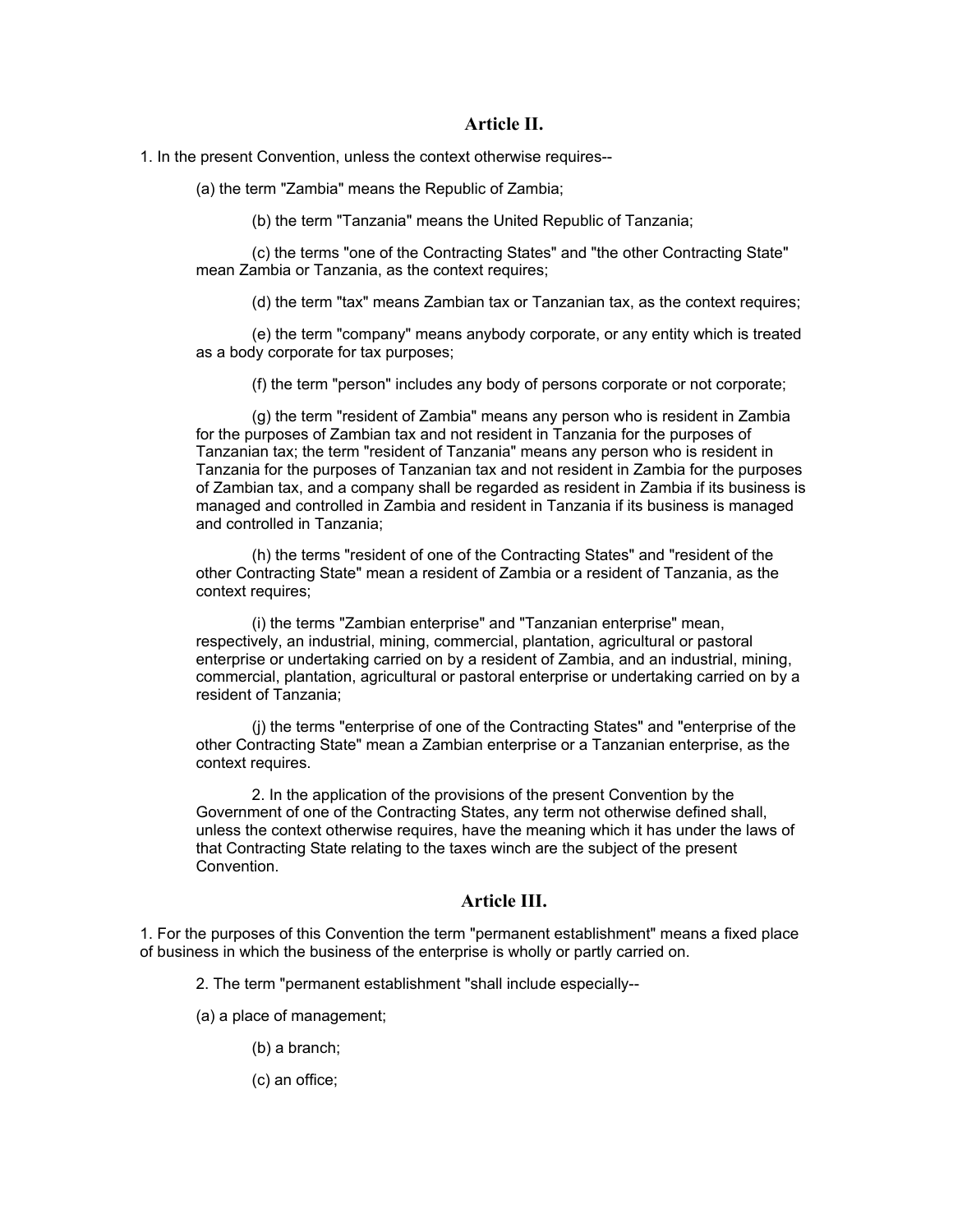(d) a factory;

(e) a workshop;

(f) a mine, oil well, quarry or other place of extraction of natural resources;

(g) a farm or plantation;

(h) a building site or construction or assembly project which exists for more than six months.

3. The term "permanent establishment" shall not be deemed to include--

(a) the use of facilities solely for the purpose of storage, display or delivery of goods or merchandise belonging to the enterprise;

(b) the maintenance of a stock of goods or merchandise belonging to the enterprise solely for the purpose of storage, display or delivery;

(c) the maintenance of a stock of goods or merchandise belonging to the enterprise solely for the purpose of processing by another enterprise;

(d) the maintenance of a fined place of business solely for the purpose of purchasing goods or merchandise, or for collecting information, for the enterprise;

(e) the maintenance of a fixed place of business solely for the purpose of advertising, for the supply of information, for scientific research or for similar activities which have a preparatory or auxiliary character, for the enterprise.

4. An enterprise of one of the Contracting States shall be deemed to have a permanent establishment in the other Contracting State if--

(a) it carries on supervisory activities in that other Contracting State for more than six months in connection with a construction, installation or assembly project which is being undertaken in that other Contracting State;

(b) it carries on a business which consists of providing the services of public entertainers referred to in Article XIV, in that other Contracting State.

5. A person acting in one of the Contracting States on behalf of an enterprise of the other Contracting State--other than an agent of independent status to whom paragraph 6 applies--shall be deemed to be a permanent establishment in the former Contracting State if--

(a) he has, and habitually exercises in that former Contracting State, an authority to conclude contracts in the name of the enterprise, unless his activities are limited to the purchase of goods or merchandise for the enterprise; or

(b) he maintains in that former Contracting State a stock of goods or merchandise belonging to the enterprise from which he regularly fills orders on behalf of the enterprise.

6. An enterprise of one of the Contracting States shall not be deemed to have a permanent establishment in the other Contracting State merely because it carries on business in that other Contracting State through a broker, general commission agent or any other agent of independent status, where such persons are acting in the ordinary course of their business.

7. The fact that a company which is a resident of one of the Contracting States controls or is controlled by a company which is a resident of the other Contracting State, or which carries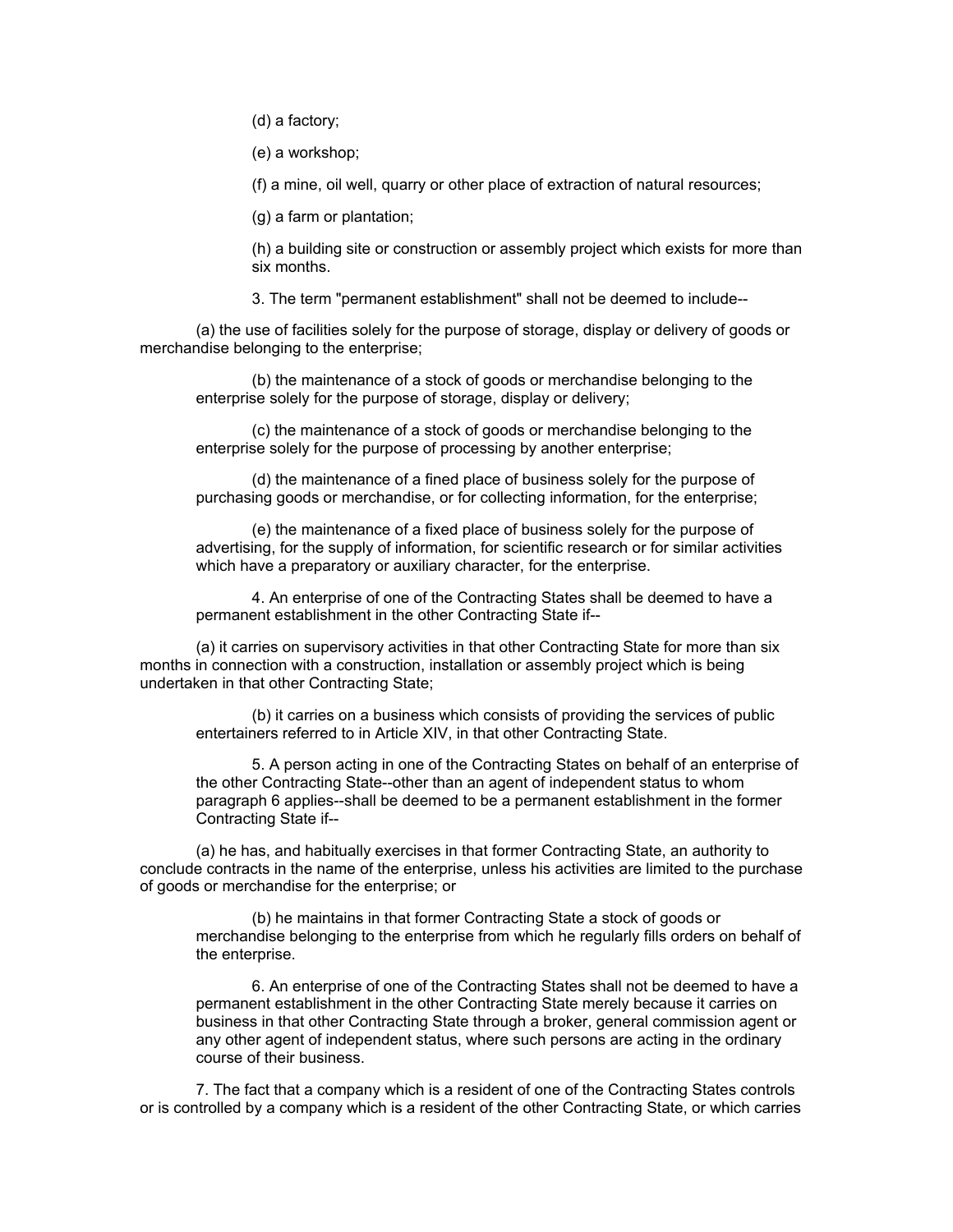on business in that other Contracting State (whether through a permanent establishment or otherwise), shall not of itself constitute either company a permanent establishment of the other.

## **Article IV.**

1. The industrial and commercial profits of an enterprise of a Contracting State shall be taxable only in that State unless the enterprise carries on business in the other Contracting State through a permanent establishment situated therein. If the enterprise carries on business as aforesaid tax may be imposed in that other Contracting State, but only on so much of them as is attributable to the permanent establishment.

2. Where an enterprise of one of the Contracting States carries on business in the other Contracting State through a permanent establishment situated therein--

(a) there shall in each Contracting State be attributed to that permanent establishment the profits which it might be expected to make if it were a distinct and separate enterprise engaged in the same or similar activities under the same or similar conditions and dealing wholly independently with the enterprise of which it is a permanent establishment;

(b) subject to the provisions of sub-paragraph (a) no industrial or commercial profits derived from sources outside that other Contracting State shall be attributed to that permanent establishment.

3. No part of the profits arising from the sale of goods or merchandise by an enterprise in one of the Contracting States shall be attributed to a permanent establishment situated in the other Contracting State by reason of the mere purchase of the goods or merchandise within that other Contracting State.

4. In determining the industrial or commercial profits of a permanent establishment, there shall he allowed as deductions all expenses, including administrative and executive expenses, which would be deductible if the permanent establishment were an independent enterprise in so far as they are reasonably allocable to the permanent establishment, whether incurred in the Contracting State in which the permanent establishment is situated or elsewhere.

5. Nothing in this Article shall preclude either Contracting State from determining the profits to be attributed to a permanent establishment in that State on the basis of an apportionment of the total profits of the enterprise to its various parts as may be customary. The method of apportionment adopted shall, however, be such that the result shall be in accordance with the principles laid down in this Article.

6. Save where expressly provided elsewhere in this Convention, this Article shall not apply, if by reason of its application industrial and commercial profits which would normally be subject to tax in one of the Contracting States, would not be subject to tax in either of the Contracting States.

7. Where industrial and commercial profits include items of income which are dealt with separately in other Articles of this Convention, then the provisions of those Articles shall not be affected by the provisions of this Article.

#### 8. Where--

(a) an enterprise of one of the Contracting States participates directly or indirectly in the management, control or capital of an enterprise of the other Contracting State; or

(b) the same persons participate directly or indirectly in the management, control or capital of an enterprise of one of the Contracting States and an enterprise of the other Contracting State;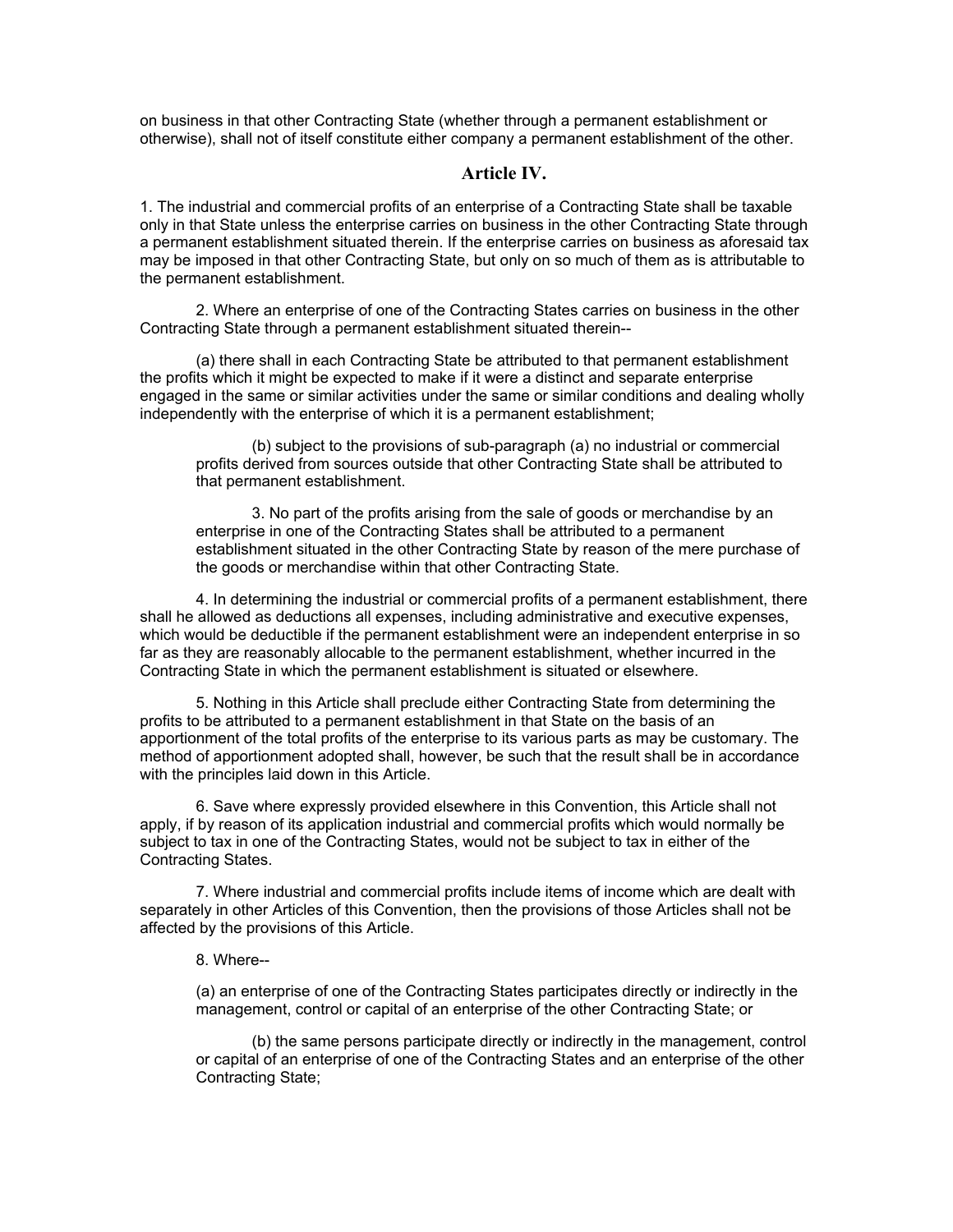and in either case, conditions are made or imposed between the two enterprises, in their commercial or financial relations, which differ from those which would be made between independent enterprises, then any profits which would but for those conditions have accrued to one of the enterprises, but by reason of those conditions have not so accrued, may be included in the profits of that enterprise and taxed accordingly.

## **Article V.**

1. Income or profits derived by the Government, a local authority or statutory corporation of one of tile Contracting States from the operation of ships, aircraft or railways, shall be exempt from tax in the other Contracting State.

2. Income or profits derived by a resident of one of the Contracting States from the operation of ships and aircraft shall be exempt from tax in the other Contracting State unless the ship or aircraft is operated wholly or mainly between places within that other Contracting State.

3. (a) A resident of Zambia who derives profits from the operation of overland transport services in Tanzania, may be subject to tax in Tanzania on such proportion of those profits that derive from traffic originating in Tanzania but the tax so charged shall be allowed as a credit against any Zambian tax charged in respect of that same income.

(b) A resident of Tanzania who derives profits from the operation of overland transport services in Zambia, may be subject to tax in Zambia on such proportion of those profits that derive from traffic originating in Zambia but the tax so charged shall be allowed as a credit against any Tanzanian tax charged in respect of that same income.

## **Article VI.**

1. Dividends paid by a company resident in Tanzania to a resident of Zambia who is subject to Zambian tax in respect thereof shall be exempt from any tax in Tanzania which is chargeable on dividends in addition to the tax chargeable on the profits or income of the company.

2. Dividends paid by a company resident in Zambia to a resident of Tanzania who is subject to Tanzanian tax in respect thereof shall be exempt from any tax in Zambia which is chargeable on dividends in addition to the tax chargeable on the profits or income of the company.

3. Where a company which is a resident of one of the Contracting States derives profits or income from sources within the other Contracting State, there shall not be imposed in that other Contracting State any form of taxation on dividends paid by the company to persons not resident in that other Contracting State, or any tax in the nature of an undistributed profits tax on undistributed profits of the company, whether or not these dividends or undistributed profits represent, in which or part, profits or income so derived.

4. The provisions of paragraphs 1 and 2 shall not apply if the recipient of the dividends, being a resident of a Contracting State, has in the other Contracting State, of which the company paying the dividends is a resident, a permanent establishment, with which the holding by virtue of which the dividends are paid is effectively connected. In such a case Article IV concerning the allocation of profits to permanent establishment shall apply.

5. If the system of taxation applicable in either of the Contracting States to the profits and distributions of companies is altered the taxation authorities may consult each other in order to determine whether it is necessary for this reason to amend the provisions of paragraphs 1 and 2 of this Article.

## **Article VII.**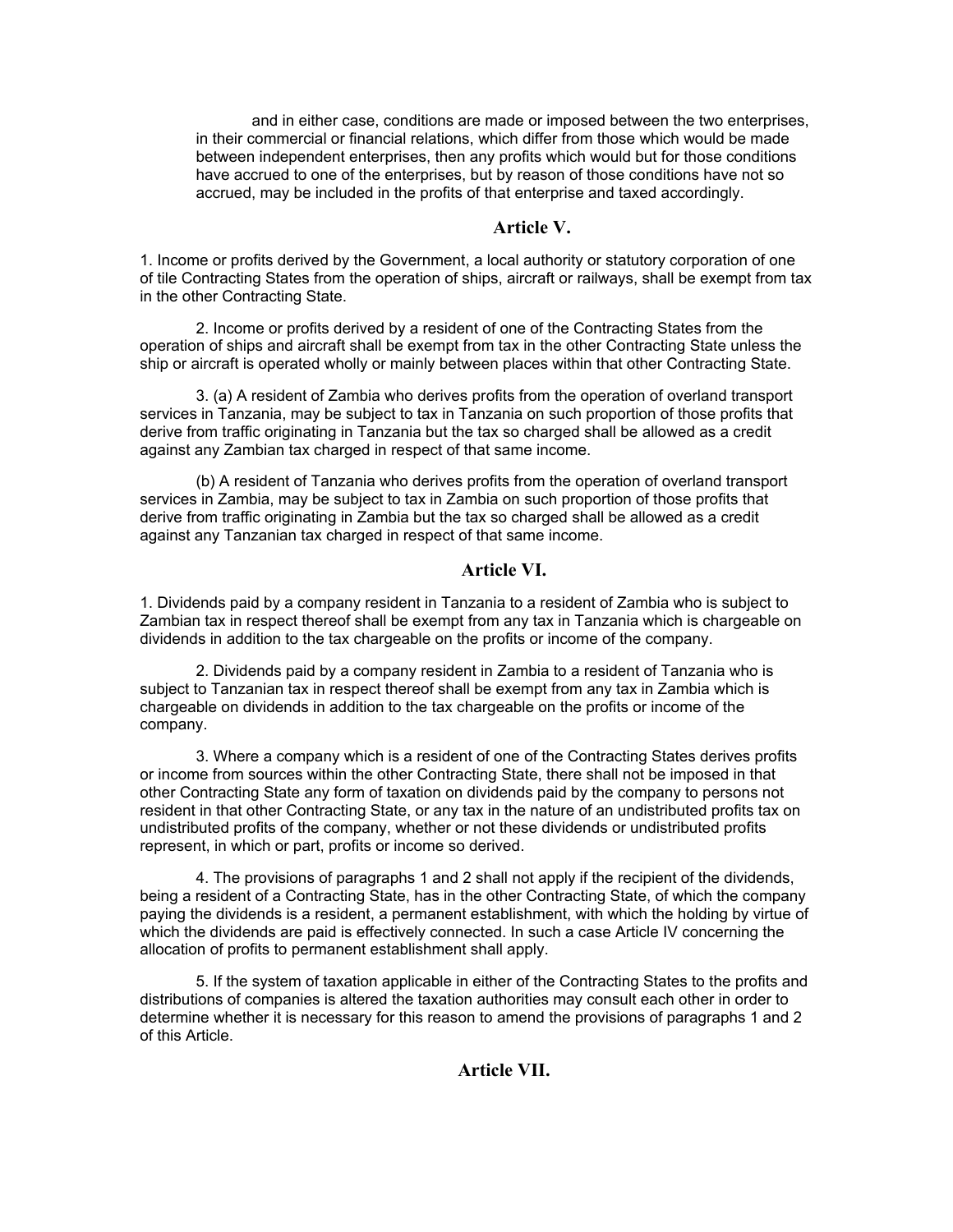1. Any royalty or rent, including royalty or rent in respect of cinematograph or television films or tapes, or any sound recording or advertising matter connected with such films, or any other consideration received by or accrued to a resident of one of the Contracting States by virtue of the use in the other Contracting State of or the grant of permission to use in that other Contracting State any patent, design, model, plan, trade mark, copyright, secret process, formula or other property of a similar nature, including any amount received or accrued for the imparting of or the undertaking to impart any knowledge directly or indirectly connected with the use of any such films, sound recording, advertising matter, patent, design, model, plan, trade mark, copyright, secret process, formula or other property of a similar nature, shall be exempt from tax in the first mentioned Contracting State if such royalty or rent is subject to tax in the other Contracting State.

2. The term "royalty" as used in this Article includes, inter alia, a payment of any kind received as consideration for the use of or the right to use industrial, commercial or scientific experience, but does not include any amount paid in respect of the operation of a mine, oil well or quarry or of any other place of extraction of natural resources.

## **Article VIII.**

1. Interest from a source in one of the Contracting States derived by a resident in the other Contracting State shall be exempt from tax in that other Contracting State, unless it is not subject to tax in the first mentioned Contracting State.

2. The term "interest" as used in this Article means income from Government securities, bonds or debentures, whether or not secured by mortgage and whether or not carrying a right to participate in profits, and debt-claims of every kind as well as all other income assimilated to income from money lent by the taxation law of the Contracting State in which the income arises.

3. Where, owing to a special relationship between the payer and the recipient, or between both of them and some other person the amount of interest paid, having regard to the debt claim for which it is paid, exceeds the amount which would have been agreed upon by the payer and the recipient in the absence of such relationship, the provisions of this Article shall apply only to the last-mentioned amount. In that case the excess part of the payments shall remain taxable according to the taxation law of each Contracting State, due regard being had to the other provisions of this Convention.

## **Article IX.**

1. Remuneration, other than pensions, paid by the Government of Zambia to any individual for services rendered to that Government in the discharge of governmental functions shall be exempt from Tanzanian tax if the individual is not ordinarily resident in Tanzania, or is ordinarily resident in Tanzania solely for the purpose of rendering those services.

2. Remuneration, other than pensions, paid by the Government of Tanzania to any individual for services rendered to that Government in the discharge of governmental functions shall be exempt from Zambian tax if the individual is not ordinarily resident in Zambia or is ordinarily resident in Zambia solely for the purpose of rendering those services.

3. The provisions of this Article shall not apply to payments in respect of services rendered in connection with any business carried on by either of the Contracting States for the purposes of profit.

4. For the purposes of this Article the word "Government" shall include any local authority or statutory corporation of either of the Contracting States.

## **Article X.**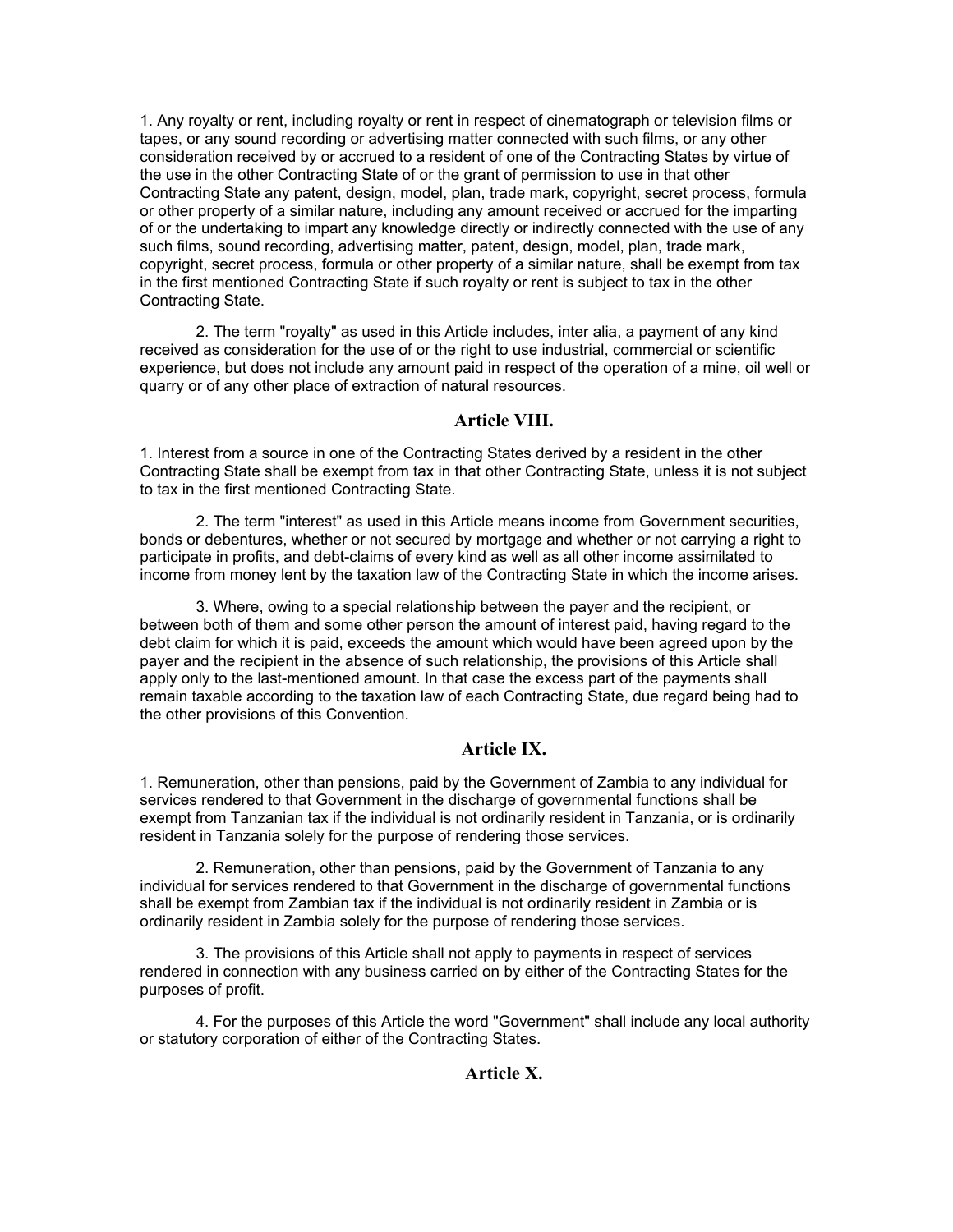1. Any pension or annuity paid by the Government of Zambia to any individual for services rendered to the Government of Zambia in the discharge of governmental functions, or paid by the Central African Pension Fund, which is deemed for the purposes of Zambian tax to be derived from a source in Zambia, shall be exempt from Tanzanian tax.

2. Any pension or annuity paid by or out of funds created by the Government of Tanzania to any individual for services rendered to the Government of Tanzania in the discharge of governmental functions which is deemed for the purposes of Tanzanian tax to be derived from a source in Tanzania, shall be exempt from Zambian tax.

3. For the purposes of this Article the word "Government" shall include any political or local authority or statutory corporation of either of the Contracting States.

4. Any pension or annuity, other than a pension referred to in paragraphs 1 and 2 derived from sources within Zambia by an individual who is a resident of Tanzania, and subject to Tanzanian tax in respect thereof, shall be exempt from Zambian tax.

5. Any pension or annuity, other than a pension referred to in paragraphs 1 and 2 derived from sources within Tanzania by an individual who is a resident of Zambia, and subject to Zambian tax in respect thereof shall be exempt from Tanzanian tax.

## **Article XI.**

1. An individual who is resident in Zambia shall be exempt from Tanzanian tax on his profits or remuneration in respect of personal, including professional, services unless the services are performed, or the employment is exercised in Tanzania. To such extent as the services are performed or the employment, is exercised in Tanzania, his profits or remuneration may be taxed in Tanzania, but if--

(a) he is present within Tanzania for a period or periods not exceeding in the aggregate 183 days during any year of assessment; and

(b) the services are performed far or on behalf of a person who is a resident of Zambia; and

(c) the remuneration or profits are subject to Zambian tax; and

(d) the remuneration or profits are not directly deductible from the income for Tanzanian tax purposes of a permanent establishment in Tanzania of that person;

such profits or remuneration shall be exempt from Tanzanian tax.

2. An individual who is resident in Tanzania shall be exempt from Zambian tax on his profits or remuneration in respect of personal, including professional, services unless the services are performed, of the employment is exercised in Zambia. To such extent as the services are performed or the employment is exercised in Zambia his profits or remuneration may be taxed in Zambia, but if--

(a) he is present within Zambia for a period or periods not exceeding in the aggregate 183 days during any year of assessment; and

(b) the services are performed for or on behalf of a person who is resident in Tanzania; and

(c) the remuneration or profits are subject to Tanzanian tax; and

(d) the remuneration or profits are not directly deductible from the income for Zambian tax purposes of a permanent establishment in Zambia of that person;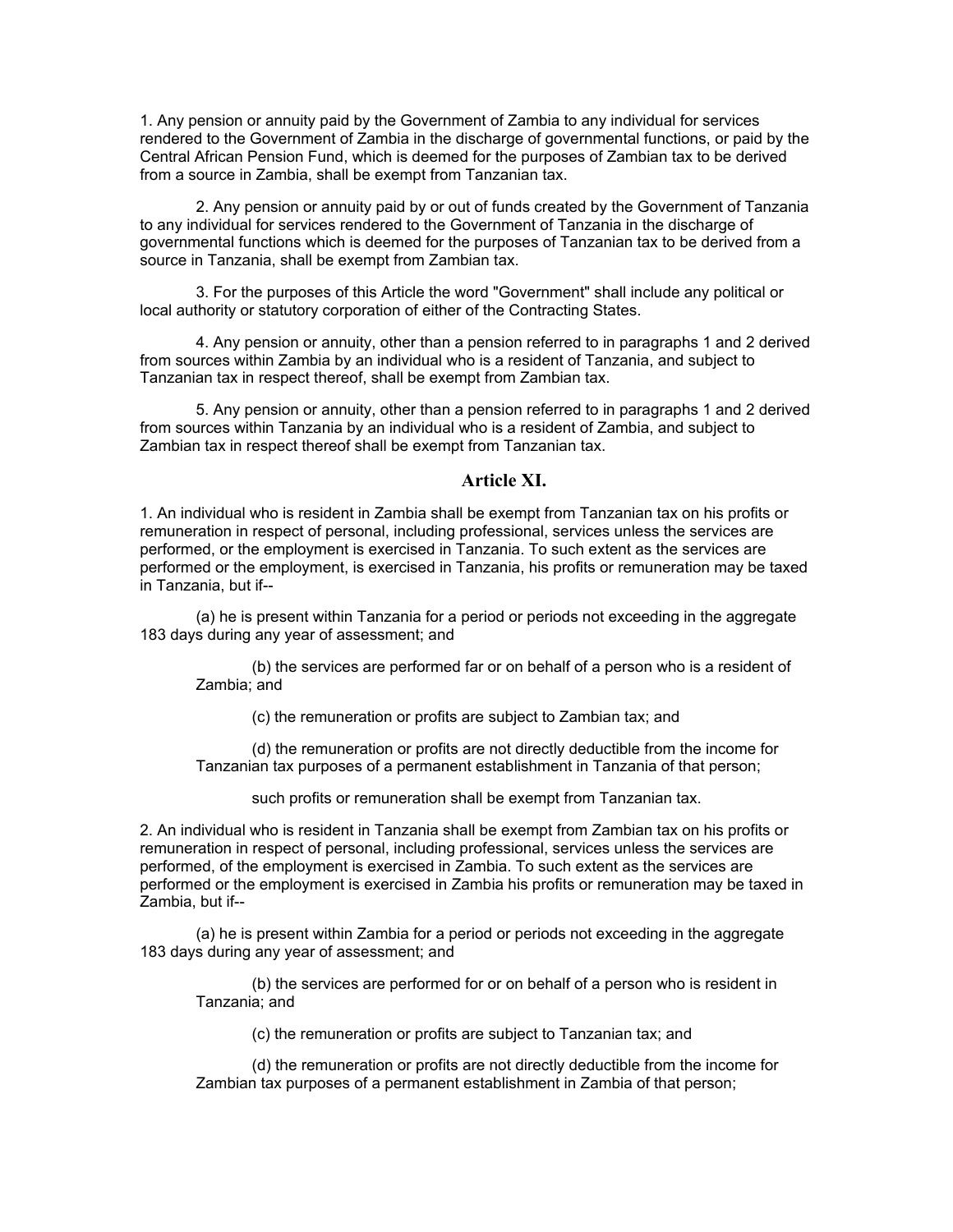#### such profits or remuneration shall be exempt from Zambian tax.

3. Notwithstanding the preceding provisions of this Article, directors' fees and similar payments derived by a resident of one of the Contracting States in his capacity as a member of the board of directors of a company resident in the other Contracting State, may be taxed in that other Contracting State.

4. Those profits or remuneration for personal services which are dealt with separately in other Articles of this Convention, shall not be affected by the provisions of this Article.

## **Article XII.**

The remuneration derived by a professor or teacher from one of the Contracting States for teaching, during a period of temporary residence not exceeding two years, at a university, college, school or other recognised educational institution in the other Contracting State, shall be exempt from tax in that other Contracting State if such remuneration is subject to tax in the firstmentioned Contracting State.

## **Article XIII.**

1. A student or business apprentice from one of the Contracting States who is receiving full time education at training in the other Contracting State, and is temporarily resident there solely for the purpose of such education and training, shall be exempt from tax in that other Contracting State on all payments made to him by persons in the first-mentioned Contracting State for his maintenance, education or training.

2. Any individual from one of the Contracting States, who is temporarily present for a period not exceeding two years in the other Contracting State for the purpose of study, research or training, and who is in receipt of a grant allowance or award, from a scientific, educational, religious or charitable organisation, or under a technical assistance programme of the Government of either Contracting State, shall be exempt from tax in that other Contracting State in respect of that grant, allowance or award, and in respect of any remuneration for personal services undertaken in connection with such study, research or training and incidental thereto.

## **Article XIV.**

Income derived by public entertainers, such as theatre, motion picture, radio and television artistes and musicians, and by athletes from their personal activities as such, may be taxed in the Contracting State in which these activities are exercised, provided such income is not derived from a visit sponsored officially by the other Contracting State, the cost of which is borne wholly or mainly out of the public funds of that other Contracting State.

## **Article XV.**

For the purposes of the present Convention--

1. Dividends paid by a company which is a resident of one of the Contracting States shall be treated as income from a source within that Contracting State.

2. Interest paid by one of the Contracting States, including any local authority or statutory corporation thereof, or by an enterprise of one of the Contracting States shall be treated as income from sources within that Contracting State; except that--

(a) interest paid by an enterprise of one of the Contracting States with a permanent establishment outside that Contracting State on indebtedness incurred for the use of such permanent establishment in the conduct of its trade and business, and borne by that permanent establishment shall be treated as income from sources within the State in which the permanent establishment is situated; and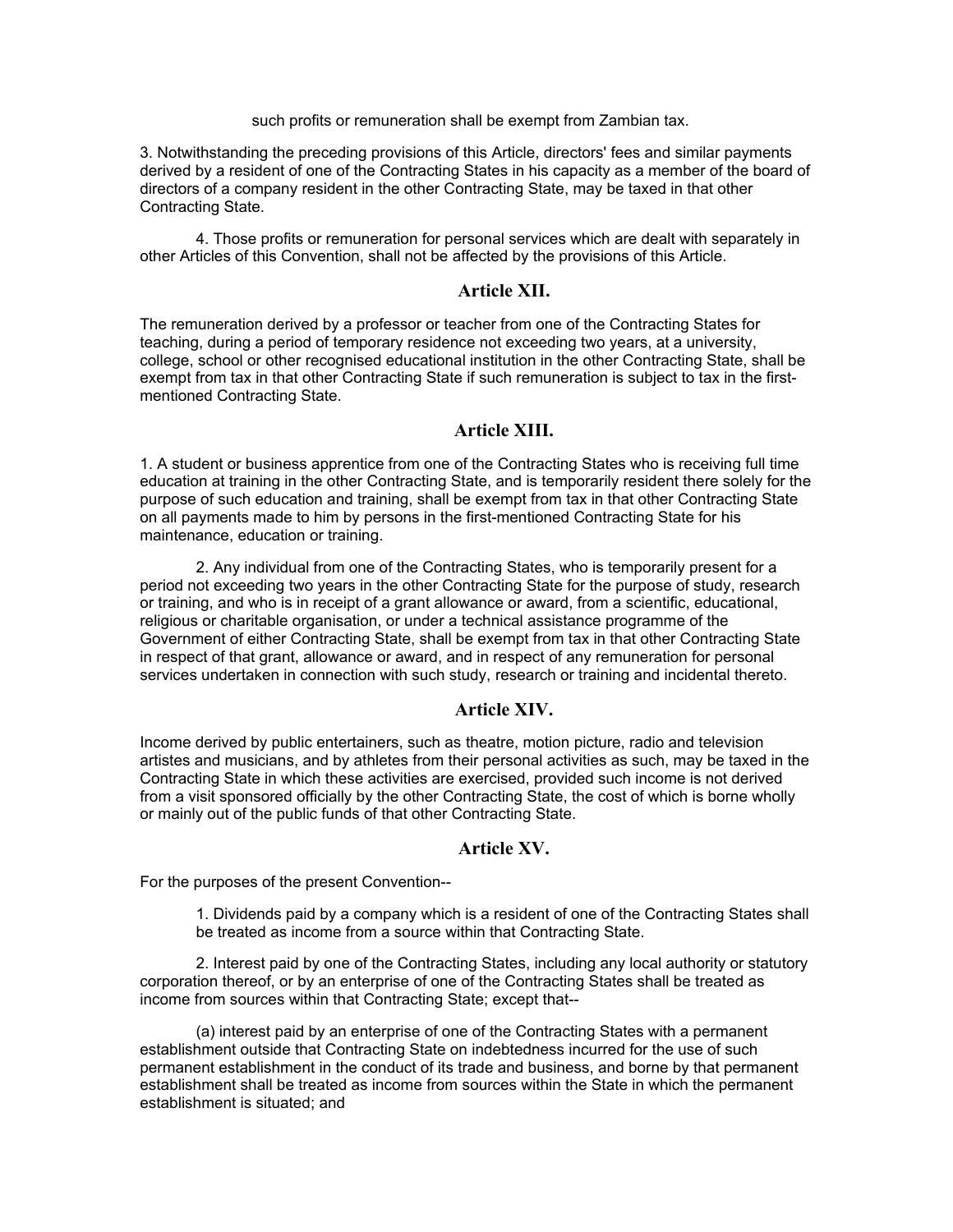(b) in the case of an enterprise of one of the Contracting States engaged in the business of banking, interest paid on deposits made with a permanent establishment of that business outside the Contracting State, shall be treated as income from sources within the State where the permanent establishment is situated.

3. Royalties as defined in paragraph 2 of Article VII of this Convention shall be treated as income from sources within the Contracting State in which the property referred to in that paragraph is used.

4. Income from immovable property (including income derived from the alienation of such property) and royalties paid in respect of the operation of a mine, oil well, quarry or of any other place of extraction of natural resources, shall be treated as derived from sources within the Contracting State in which such immovable property, mine, oil well, quarry or place of extraction of natural resources is situated.

## **Article XVI.**

1. Where a resident, of Zambia derives income from sources within Tanzania which, in accordance with the provisions of this Convention is exempt from Zambian tax, but may be taxed in Tanzania, then Zambia may, in calculating tax on the remaining income of that person, apply the rate of tax which would have been applicable if the income derived from sources within Tanzania had not been so exempted.

2. Where a resident of Tanzania derives income from sources within Zambia which, in accordance with the provisions of this Convention is exempt from Tanzanian tax but may be taxed in Zambia, then Tanzania may, in calculating tax on the remaining income of that person, apply the rate of tax which would have been applicable if the income derived from sources within Zambia had not been so exempted.

3. Where a resident of one of the Contracting States derives income from sources within the other Contracting State, which apart from the provisions of this Article may be taxed in both Contracting States, then the first-mentioned Contracting State shall allow as a deduction from the tax on the income of that person an amount equal to the tax paid in that other Contracting State. Such deduction, however, shall not exceed that part of the tax, as computed before the deduction is given, which is appropriate to the income derived from that other Contracting State.

4. For the purposes of paragraph 3 of this Article the term "tax paid" shall be deemed to include any amount which would have been payable either as Zambian tax but for an exemption or reduction of tax granted under the Pioneer Industries (Relief from Income Tax) Act, 1965, or as Tanzanian tax but for an exemption or reduction of tax under any equivalent law, or any similar law in either of the Contracting States of like purpose and effect.

## **Article XVII.**

1. Residents of one of the Contracting States shall not be subjected in the other Contracting State to any taxation or any requirement connected therewith which is other or more burdensome than the taxation and connected requirements to which residents of that other Contracting State in the same circumstances are or may be subjected.

2. The taxation on a permanent establishment which an enterprise of one of the Contracting States has in the other Contracting State shall not be less favourably levied in that other Contracting State than the taxation levied on enterprises of that other Contracting State carrying on the same activities.

3. Enterprises of one of the Contracting States, the capital of which is wholly or partly owned or controlled, directly or indirectly, by one or more residents of the other Contracting State, shall not be subjected in the first-mentioned Contracting State to any taxation or any requirement connected therewith which is other or more burdensome than the taxation and connected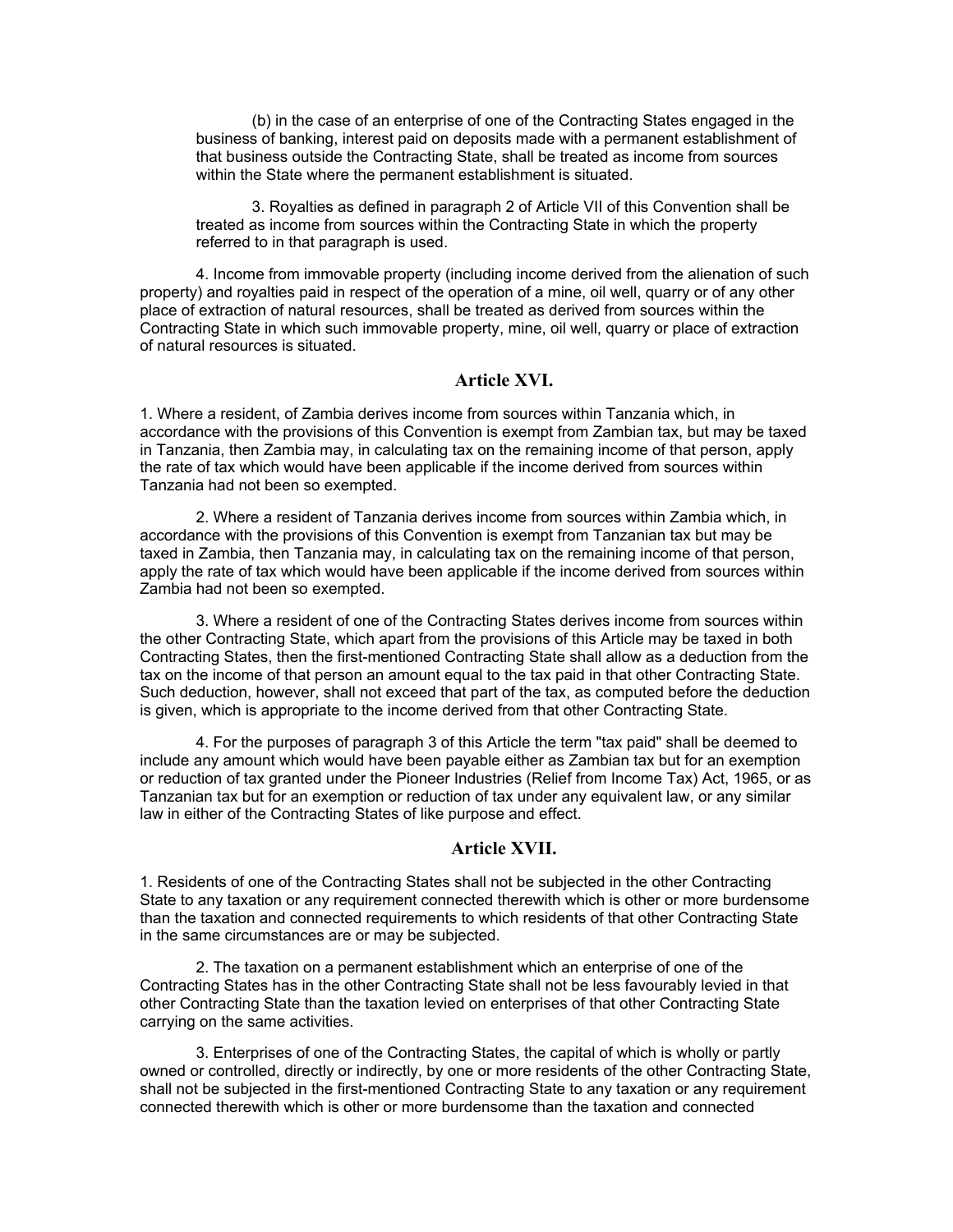requirements to which other similar enterprises of that first-mentioned Contracting State are or may be subjected.

4. This Article shall not be construed as obliging either one of the Contracting States to grant to residents of the other Contracting State any personal allowances, abatements, reliefs and reductions for tax purposes which by law are only available to its own residents.

5. In this Article the term "taxation" means taxes of every kind and description.

## **Article XVIII.**

The taxation authorities of the Contracting States shall exchange such information, being information which is available under their respective taxation laws, as is necessary for the carrying out of the provisions of the present Convention or for the prevention of fraud or the administration of statutory provisions against legal avoidance in relation to the taxes which are the subject of this Convention. Any information so exchanged shall be treated as secret and shall not be disclosed to any persons other than those concerned with the assessment and collection of taxes which are the subject of this Convention, or with the determination of appeals in relation thereto. No information shall be exchanged which would disclose any trade, business, industrial, commercial or professional secret or trade process, or information, the disclosure of which would be contrary to public policy.

## **Article XIX.**

1. Where it appears to the taxation authorities of one of the Contracting States that a taxpayer resident in that Contracting State has not received the treatment to which he is entitled under the provisions of this Convention, so that his income or any part of his income is subjected to double taxation, those taxation authorities shall, on due request by the taxpayer, consult with the taxation authorities of the other Contracting State with a view to the avoidance of the double taxation in question.

2. The taxation authorities of the Contracting States may communicate with each other directly for the purpose of giving effect to the provisions of the present Convention and for resolving any difficulty or doubt as to its application or interpretation.

## **Article XX.**

The present Convention shall come into force on the date when the last of all such things shall have been done in Zambia and Tanzania as are necessary to give the Convention the force of law in Zambia and Tanzania respectively, and shall thereupon have effect--

(a) in Zambia, in respect of tax for any period of assessment or charge beginning after 1st April, 1964;

(b) in Tanzania, in respect of tax for any period of assessment beginning after 1st January, 1964.

## **Article XXI.**

1. The present Convention shall continue in effect indefinitely but either of the Contracting States may on or before the last day of March in any calendar year not earlier than 1969 give notice of termination to the other Contracting State, and, in such event, the Convention shall cease to be effective--

(a) in Zambia, in respect of tax for any period of assessment or charge beginning on or after the first day of April, in the calendar year next following that in which such notice is given;